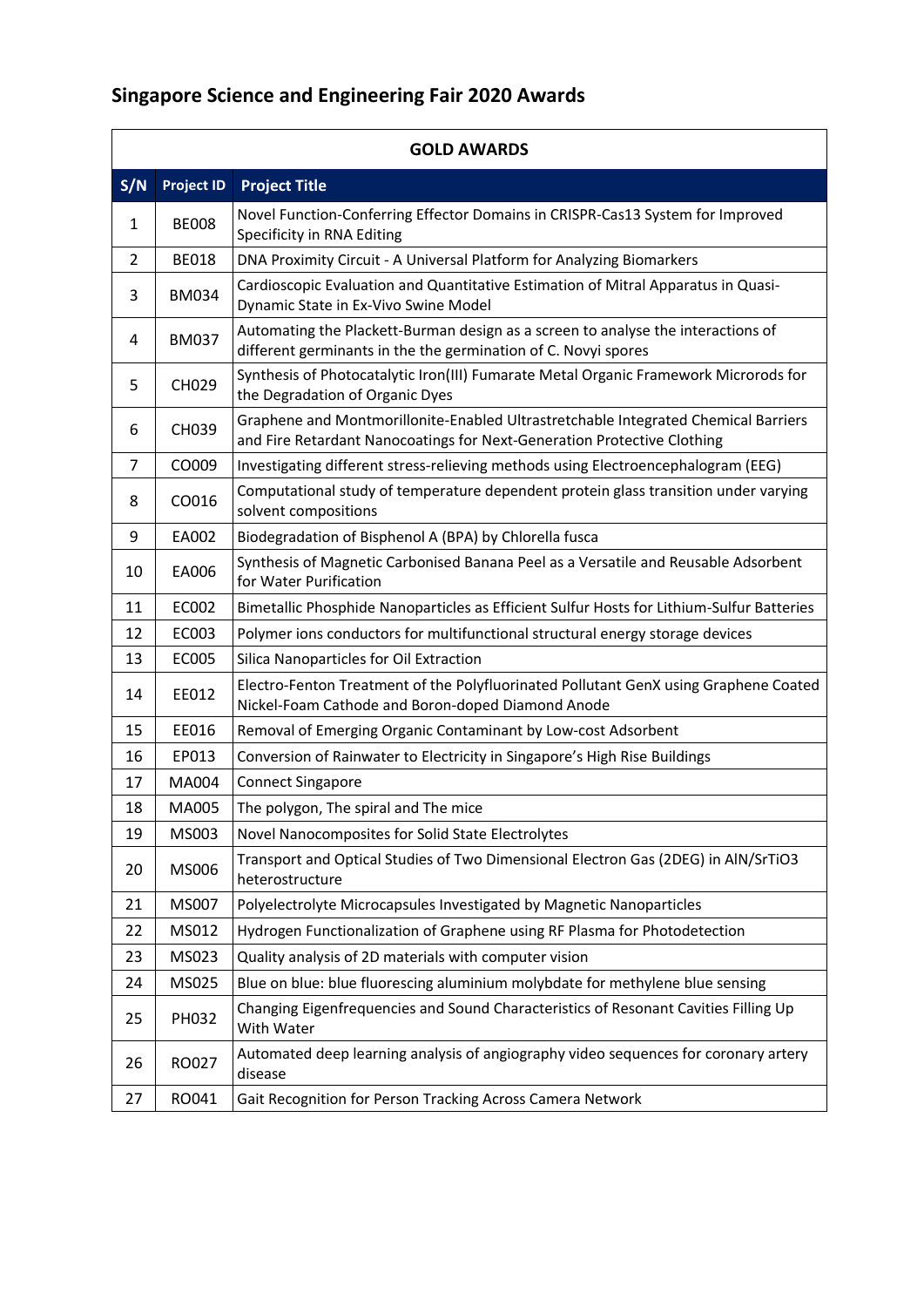| <b>SILVER AWARDS</b> |                   |                                                                                                                                                 |  |
|----------------------|-------------------|-------------------------------------------------------------------------------------------------------------------------------------------------|--|
| S/N                  | <b>Project ID</b> | <b>Project Title</b>                                                                                                                            |  |
| 1                    | <b>BM006</b>      | Characterisation of a fully synthetic heparan sulphate decamer for enhancing BMP-<br>2 stability and bioactivity                                |  |
| $\overline{2}$       | <b>BM027</b>      | Genetic modifiers of alpha synuclein in a Parkinson's disease model                                                                             |  |
| 3                    | <b>BM036</b>      | Examining the Immune Responses to Intrauterine Transplantation of Maternal and<br>Paternal Hematopoietic Stem Cells: a more faithful model      |  |
| 4                    | EA010             | Facile and One-Step Synthesis of Zirconium Oxide Nanoparticles for Removal of<br>Phosphate and Lead(II) Ions                                    |  |
| 5                    | EC010             | Optimising yield of lipids from common Singaporean macroalgae using varying cell<br>disruption methods                                          |  |
| 6                    | EE001             | The Effects of Vermicomposted Soybean Waste (okara) as Biostimulants on the<br>Quality of Growth of Brassica Rapa Var. Parachinensis (choy sum) |  |
| 7                    | EE011             | Adsorption and Enhanced Electrochemical Adsorption for the Treatment of<br><b>Pharmaceutical Wastewater</b>                                     |  |
| 8                    | EE020             | Optical Techniques in Determining Adsorption of Organic Pollutants by Molecular<br>Layers on Hard Substrates from Waters of Different Salinity  |  |
| 9                    | <b>EM007</b>      | Development of an Intelligent System for Monitoring Birds' Health in the new<br>Mandai Bird Park                                                |  |
| 10                   | EP012             | Osmotic power generation by pressure retarded osmosis (PRO)                                                                                     |  |
| 11                   | MA037             | A Sharp Trigonometric Double Inequality                                                                                                         |  |
| 12                   | MS009             | Atomic layer deposited, mixed ceramic-photopolymer composites for solid-state<br>electrolytes                                                   |  |
| 13                   | MS026             | Artistic Transformation of In2O3 Nanowires via Focused Laser Painting                                                                           |  |
| 14                   | MS027             | Synthesis of Hydrophobic Coatings for Building Applications                                                                                     |  |
| 15                   | MS031             | Beauty in the Eye of the Bee-holder: Novel Laser-induced Fluorescence in Orchid                                                                 |  |
| 16                   | MS041             | Aerosol Jet Printing of Microheaters on Bandage for Localised Heat Treatment                                                                    |  |
| 17                   | RO031             | Fake News Detection on Twitter: A Content Based Approach                                                                                        |  |
| 18                   | SS014             | <b>Facial Recognition System</b>                                                                                                                |  |
| 19                   | SS020             | HoneySpider: Improving Deception Capabilities of Honeypots by Learning Web<br><b>Surfing Behaviour</b>                                          |  |
| 20                   | SS028             | Customisable carplate recognition system for security enhancement                                                                               |  |
| 21                   | SS032             | Study of radiation effects in cells using fluorescence microscopy and computational<br>image processing techniques                              |  |
| 22                   | SS035             | <b>Gamification of Organic Chemistry</b>                                                                                                        |  |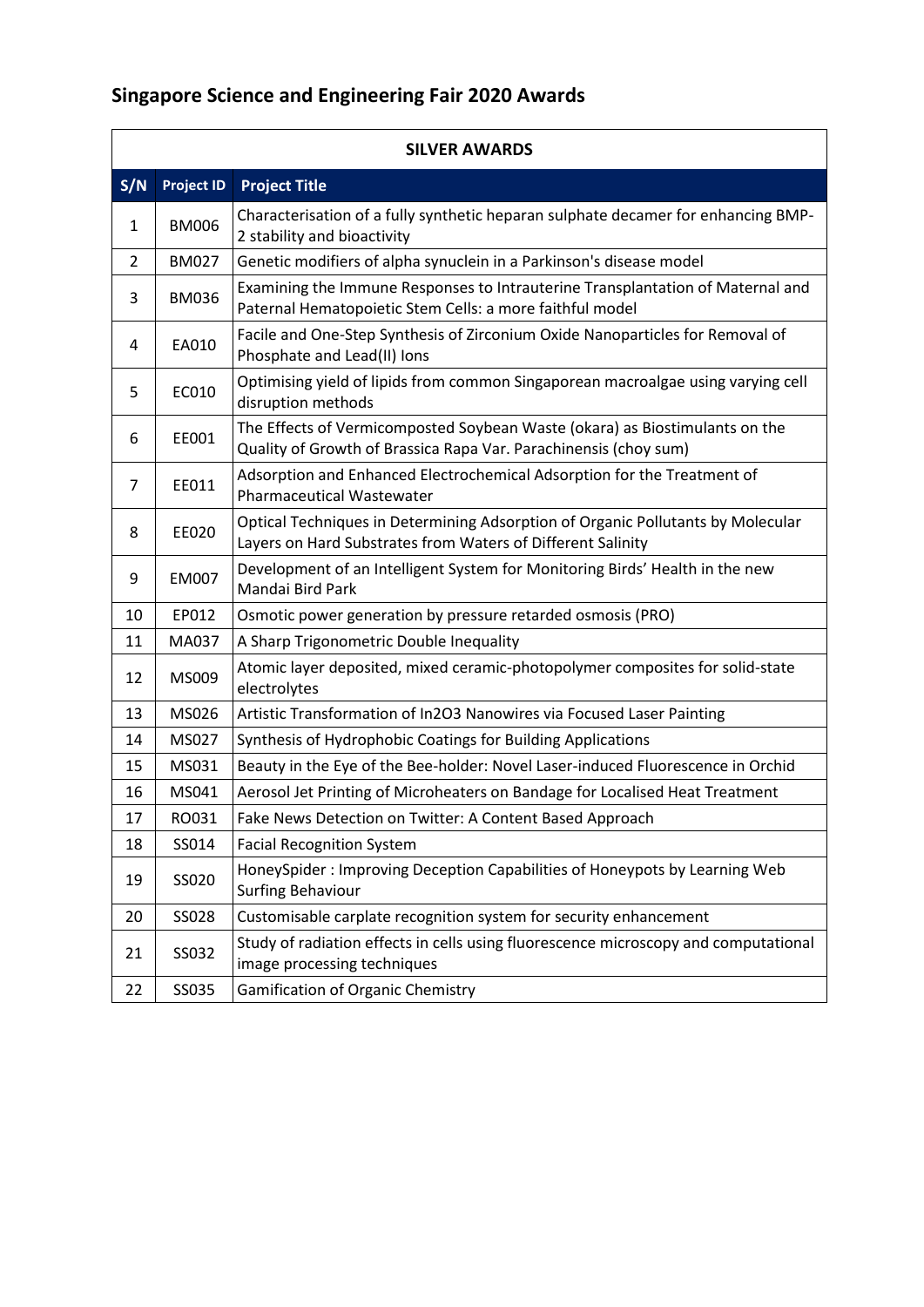r

| <b>BRONZE AWARDS</b> |                   |                                                                                                                           |
|----------------------|-------------------|---------------------------------------------------------------------------------------------------------------------------|
| S/N                  | <b>Project ID</b> | <b>Project Title</b>                                                                                                      |
| 1                    | AS008             | Methodologies for screening and documentation of micro-molluscs in intertidal and<br>benthic communities around Singapore |
| 2                    | <b>BI006</b>      | Nutrient Recovery from Okara after Probiotic Fermentation using Rhizopus<br>oligosporus                                   |
| 3                    | <b>BM015</b>      | Genetic regulation of cancer candidate CD123                                                                              |
| 4                    | CB001             | Understanding NFkB regulatory networks in monocytes                                                                       |
| 5                    | CB011             | Identifying Sites of ADAR Activity in RNA Using cDNA Sequencing                                                           |
| 6                    | CB013             | Restoring DNA Repair in cells over expressing histone H1                                                                  |
| $\overline{7}$       | CB017             | MicroRNA-profiling based screening of non-small-cell lung cancer in plasma                                                |
| 8                    | CB019             | Nanopore Sequencing Enables Transcriptome-Wide Profiling of RNA Modifications                                             |
| 9                    | CH017             | Copper Carbene complexes for photoredox catalytic chemistry                                                               |
| 10                   | CH049             | Design and Synthesis of S-adenosyl-methionine amine analogues for structural<br>studies of methyltransferases             |
| 11                   | CO007             | Stapling of Gliadin-α1 Peptide for the Treatment of Celiac Disease                                                        |
| 12                   | CO015             | Investigating the Changes in Electroencephalogram (EEG) when Listening to<br><b>Competing Speakers</b>                    |
| 13                   | EE007             | Biomimetic zeolite for the removal of metal ions and methylene blue dye from<br>wastewater                                |
| 14                   | EE010             | Fabrication of Microbial Fuel Cells Powered by Organic Waste and Wastewater to<br><b>Generate Bioelectricity</b>          |
| 15                   | <b>EM008</b>      | Automatic Recovery Systems for Autonomous Underwater Vehicles (AUVs)                                                      |
| 16                   | EM030             | Investigation of Flow Resistance and Air-Blast Propagation through Ventilation<br>Pathways                                |
| 17                   | EP003             | Optical modeling and simulation of nanostructured solar cell for renewable energy                                         |
| 18                   | ES011             | Soundscape Deep-Learning Driven IOT Model for Smart City Noise Monitoring                                                 |
| 19                   | ES016             | Development and Enhancement of a Smart White Cane                                                                         |
| 20                   | ES024             | Design for Antenna Gain Enhancement using Low Cost Dielectric Lens for<br>applications in 5G technology                   |
| 21                   | ES027             | Self-Tuning Magnetometer                                                                                                  |
| 22                   | MA033             | Study of Heat Equations and Solutions with applications to Finance and Engineering                                        |
| 23                   | MI003             | Investigating the effects of phytoextracts on protecting Saccharomyces cerevisiae<br>from oxidative stress                |
| 24                   | MI016             | Isolation and Characterization of Pseudomonas Aeruginosa Phages From The<br>Environment                                   |
| 25                   | MI017             | Screening and Characterisation of Novel Environmental Phages                                                              |
| 26                   | MS008             | Investigation of Chemical Vapour Deposited Monolayer Graphene on Bacterial and<br>Mammalian Cell Behaviour                |
| 27                   | MS014             | Synthesis of Long Silver Nanowires using a Facile One-Pot Polyol Method for<br><b>Transparent Conductive Films</b>        |
| 28                   | MS019             | Achieving Low Resistance Contacts to TMDCs (Transition Metal Dihalogenides)                                               |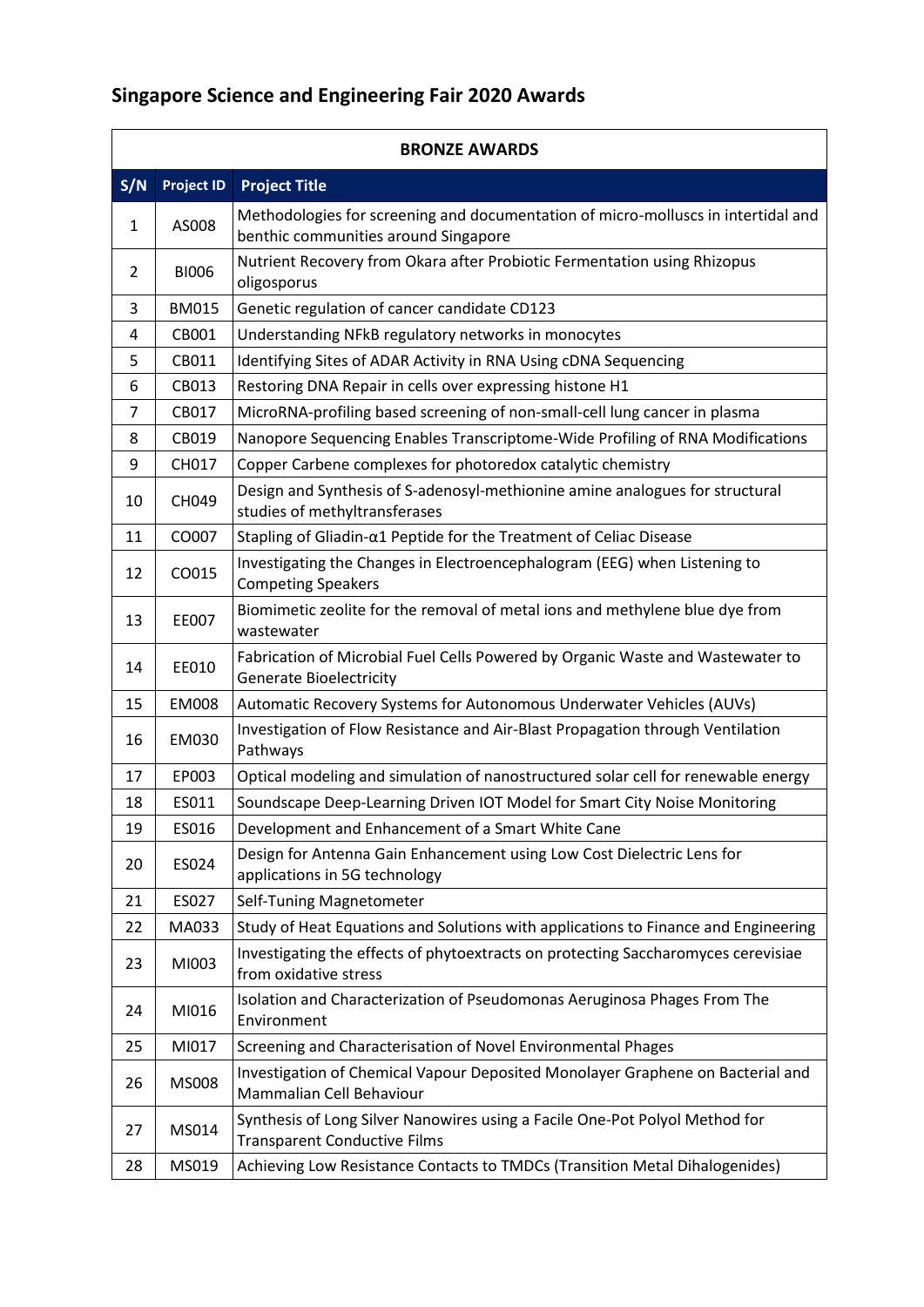| <b>BRONZE AWARDS</b> |                   |                                                                              |
|----------------------|-------------------|------------------------------------------------------------------------------|
| S/N                  | <b>Project ID</b> | <b>Project Title</b>                                                         |
| 29                   | MS021             | <b>Circuit Modelling of Spintronic Devices</b>                               |
| 30                   | MS039             | Pure and Doped BiFeO3 Thin Film for Photodetector                            |
| 31                   | PH031             | Two-Dimensional Arrays of Magnetic Nanoparticles                             |
| 32                   | RO015             | EEG based multitasking assessment using simultaneous spatiotemporal stimulus |
| 33                   | SS017             | Development of Augmented Reality Navigation Application                      |

<u> 1989 - Andrea San Andrea San Andrea San Andrea San Andrea San Andrea San Andrea San Andrea San Andrea San An</u>

| <b>MERIT AWARDS</b> |                   |                                                                                                                                                                                   |
|---------------------|-------------------|-----------------------------------------------------------------------------------------------------------------------------------------------------------------------------------|
| S/N                 | <b>Project ID</b> | <b>Project Title</b>                                                                                                                                                              |
| 1                   | AS001             | Mitigating the Threat of BPA to Animals using Vegetables                                                                                                                          |
| 2                   | <b>BM012</b>      | Evaluating the effect of HDAC7 inhibition in glioblastoma                                                                                                                         |
| 3                   | <b>BM022</b>      | The Glycan Landscape of Human Cells                                                                                                                                               |
| 4                   | <b>BM023</b>      | Functional Characterization of a novel mutant of Colony Stimulating Factor 1<br>Receptor (CSF1R) in patient with Hereditary Diffuse Leukoencephalopathy with<br>spheroids (HDLS)  |
| 5                   | CH015             | Development of Zinc Sensor Based on Molecularly Imprinted Polymers                                                                                                                |
| 6                   | CO019             | Automated sorting of neuronal action potentials from in vivo extra-cellular<br>electrophysiological recordings                                                                    |
| 7                   | CO020             | Computational Studies of Cell Durotaxis on Extracellular Matrix Rigidity Gradients as<br>a Model for Wound Healing and Fibrosis                                                   |
| 8                   | EA005             | Heavy Metal Ion Adsorption using Biochar from Mango Endocarp and Mango Seed<br>Kernel                                                                                             |
| 9                   | EA009             | Fabrication of Hydrophobic Cellulose Aerogel from Pineapple Waste for Oil Spill<br>Clean Up                                                                                       |
| 10                  | EC011             | Effect of different types and concentrations of various substrate-biomolecules on<br>the voltage of electricity generation in Microbial Fuel Cell (MFC) using Escherichia<br>Coli |
| 11                  | EE003             | <b>Biopurification using Plant Xylems</b>                                                                                                                                         |
| 12                  | <b>EE008</b>      | Evaluation tools for distributed small scaled plastic recycling systems                                                                                                           |
| 13                  | EE014             | Validating the effect of temperature on the integrity of Layered Double Hydroxide                                                                                                 |
| 14                  | EM011             | Functionalised soft robots using smart fabric components                                                                                                                          |
| 15                  | <b>EM020</b>      | Development of an Autonomous Mail and Package Delivery Vehicle                                                                                                                    |
| 16                  | EM024             | Design and Development of 3D Printed Functionally Graded Structures for<br><b>Broadband Sound Absorption</b>                                                                      |
| 17                  | EM031             | Creative Solution to Overcome Detuning due to Liquid and Metal for UHF RFID                                                                                                       |
| 18                  | ES025             | Wireless signal coverage modeling and optimization in visible light communication                                                                                                 |
| 19                  | ES031             | <b>Compact Spidron Antenna for UWB Applications</b>                                                                                                                               |
| 20                  | MA003             | <b>Bottle Pitches</b>                                                                                                                                                             |